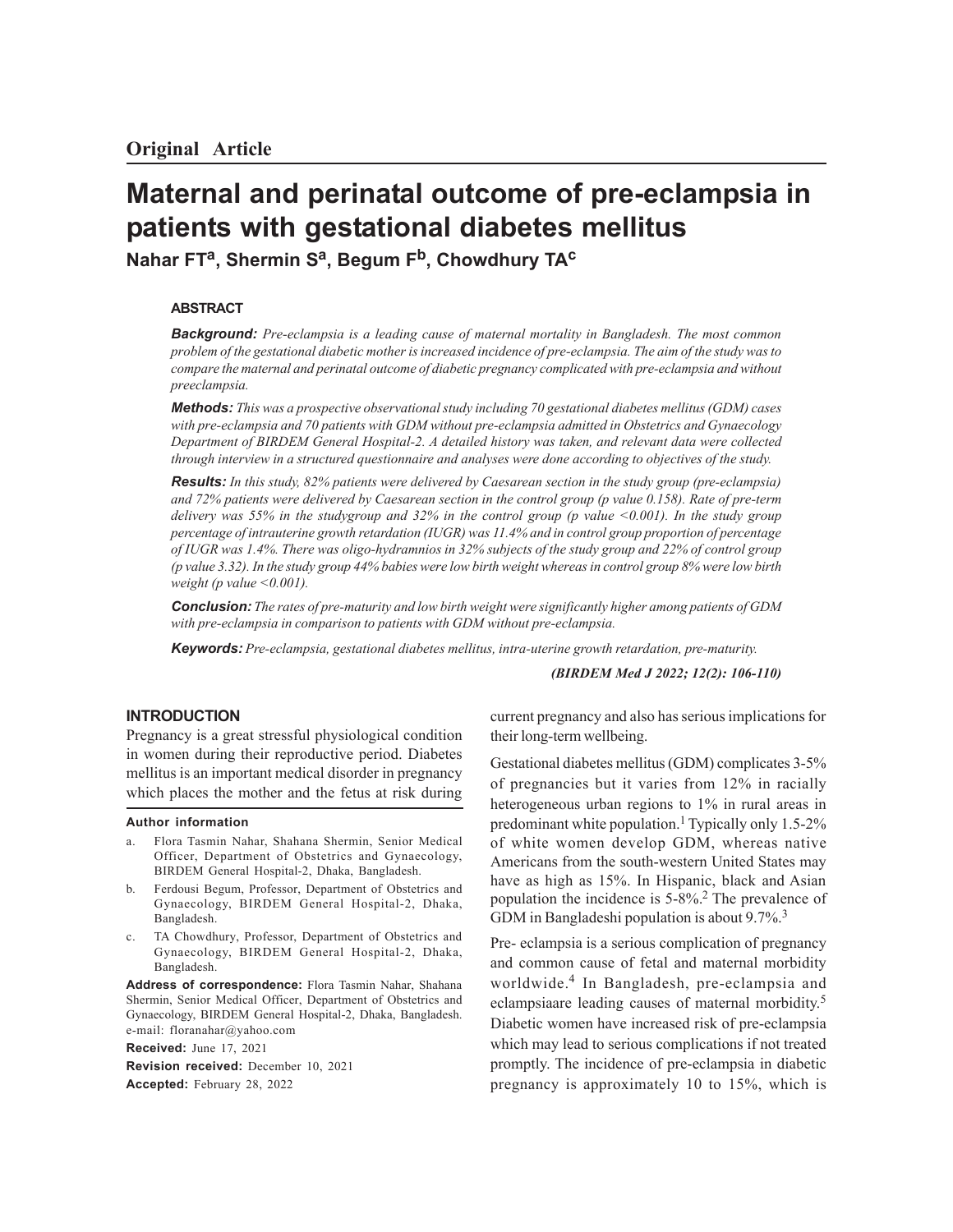associated with poor glycaemiccontrol.<sup>6</sup> Proper antenatal check-up and early diagnosis of pre-eclampsia in women with GDM, proper treatment and strict control of blood sugar may reduce the complications of pre-eclampsia.

This study was carried out to find out and compare the maternal and perinatal outcome of diabetic pregnancy complicated with pre-eclampsia and without preeclampsia.

# **METHODS**

This prospective study was carried out including a total of 140 women with GDM, who wereadmitted in Obstetrics and Gynaecology Department of BIRDEM General Hospital-2 during the study period of July 2015 to June 2016. Among them 70 women with GDMhad preeclampsia and were designated as the study group and 70 patients with GDM without pre-eclampsia were the control group. Women with GDM having any other comorbidity were excluded. A detailed history was taken and relevant data were collected through interview in a structured questionnaire and analyses were done

according to objectives of the study. Statistical analyses were done with SPSS software version 16. Chi-square test was done and p value of <0.05 was considered as the level of significance.

# **Ethical issue**

Ethical clearance was taken from the Institutional Review Board, BIRDEM General Hospital. Informed written consent of the patients was obtained.

# **RESULTS**

Among the study group and the control group several variables were compared as shown in Table I. There was no significant difference in blood sugar profile, liquor volume or mode of delivery between the two groups.

Preterm delivery (<37 weeks of gestation) was higher among the study group (55%) compared to control (32%) group. Term delivery was 45 vs 68 percent between the two groups. The distribution was highly significant (p<0.001) (Table II).

**Table I** Distribution and comparison of studied variables between study group and control group

| Variables                       | Study group $(n=70)$ |                   | Control group $(n=70)$ |                          | p        |
|---------------------------------|----------------------|-------------------|------------------------|--------------------------|----------|
|                                 | Number               | Frequency $(\% )$ |                        | Number Frequency $(\% )$ | value    |
| Status of blood sugar profile   |                      |                   |                        |                          |          |
| Controlled                      | 30                   | 43                | 38                     | 54                       | $0.236*$ |
| Uncontrolled                    | 40                   | 57                | 32                     | 46                       |          |
| Liqour volume                   |                      |                   |                        |                          |          |
| Oligohydramnios                 | 22                   | 32                | 15                     | 22                       | $>332*$  |
| Polyhydramnios                  | 14                   | 20                | 13                     | 18                       |          |
| Adequate                        | 34                   | 48                | 42                     | 60                       |          |
| Mode of delivery                |                      |                   |                        |                          |          |
| Lower uterine Caesarean section | 58                   | 82                | 50                     | 72.                      | $0.158*$ |
| Normal vaginal delivery         | 12                   | 18                | 20                     | 28                       |          |

Chi-square test

\* Not Significant

| Delivery |        | Study group $(n=70)$                     |    | Control group $(n=70)$ |                  |
|----------|--------|------------------------------------------|----|------------------------|------------------|
|          | Number | Frequency $(\%)$ Number Frequency $(\%)$ |    |                        | value            |
| Preterm  |        |                                          |    |                        | $\leq 0.001$ *** |
| Term     |        | 45                                       | 48 | 68                     |                  |
| ----     |        |                                          |    |                        |                  |

Chi-square test

\*\*\*Highly Significant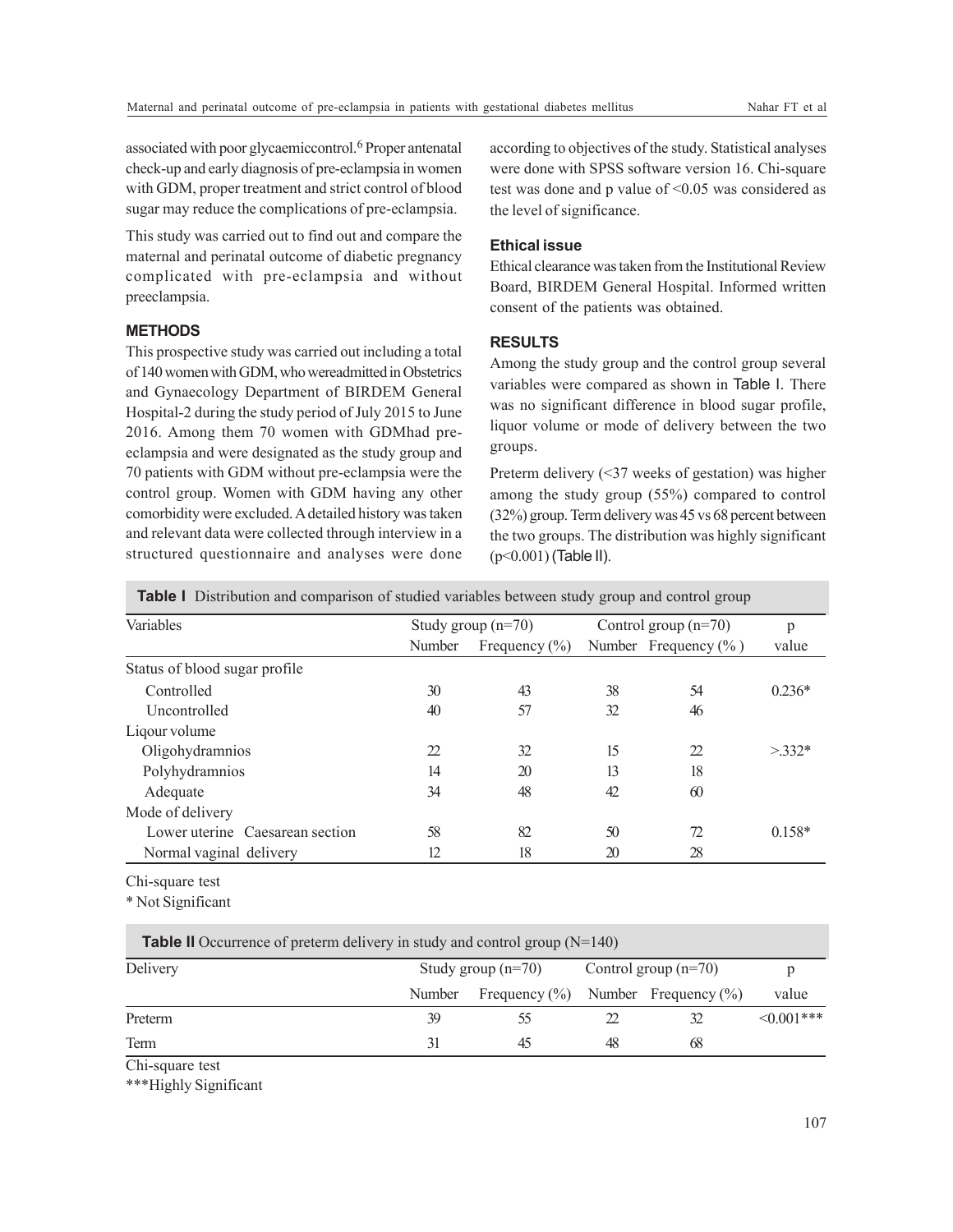Low birth weight was higher among study group (44%) than control group 8% and the difference is highly significant (p value < 0.001) (Table III).

Maternal complication in study and control subjects. In the study group, maximum number of the women (11.4%) showed sign of impending eclampsia, while among the control group, maximum number (7%) developed post partum haemorrhage (PPH) (Table IV).

Neonatal survival was 88% in study group and 82% in control group. Comparison of perinatal outcome between the group is not statistically significant. Most of the perinatal mortality was due to pre-maturity (11%) and Intra uterine death (IUD) (4%). In control group, most of the perinatal death was due to congenital anomalies (3%) (Table V).

| <b>Table III</b> Occurrence of low birth weight in study and control group $(N=140)$ |        |                      |                        |                          |                  |  |  |
|--------------------------------------------------------------------------------------|--------|----------------------|------------------------|--------------------------|------------------|--|--|
| Birth weight                                                                         |        | Study group $(n=70)$ | Control group $(n=70)$ |                          |                  |  |  |
|                                                                                      | Number | Frequency $(\% )$    |                        | Number Frequency $(\% )$ | Value            |  |  |
| Low birth weight                                                                     |        | 44                   |                        |                          | $\leq 0.001$ *** |  |  |
| Normal birth weight                                                                  | 39     | 56                   | 64                     | 92                       |                  |  |  |

Chi-square test

\*\*\* Highly Significant

| Complication                                 | Study group $(n=70)$ |                   | Control group $(n=70)$ |                   |
|----------------------------------------------|----------------------|-------------------|------------------------|-------------------|
|                                              | Number               | Frequency $(\% )$ | Number                 | Frequency $(\% )$ |
| Impending eclampsia                          |                      | 11.4              |                        |                   |
| Eclampsia                                    |                      |                   |                        |                   |
| Accidentalhaemorrhage                        |                      |                   |                        | 1.4               |
| Disseminated intravascular Coagulation (DIC) |                      |                   |                        |                   |
| Cerebrovascular accident                     |                      |                   |                        |                   |
| HELLP syndrome                               |                      |                   |                        |                   |
| Post partumhaemorrhage                       |                      |                   |                        |                   |
| Wound infection                              |                      |                   |                        |                   |

**Table IV** Maternal complication in study and control group

| <b>Table V</b> Neonatal outcome in study group and control group $(N=140)$ |  |  |
|----------------------------------------------------------------------------|--|--|
|----------------------------------------------------------------------------|--|--|

| Perinatal outcome         |        | Study group $(n=70)$ |    | Control group $(n=70)$   |        |
|---------------------------|--------|----------------------|----|--------------------------|--------|
|                           | Number | Frequency $(\% )$    |    | Number Frequency $(\% )$ | Value  |
| Survived                  | 62     | 88                   | 58 | 82                       | < 0.05 |
| Expired                   | 8      | 12                   | 6  | 8                        |        |
| Intra uterine death (IUD) | 4      | 5.7                  |    | 1.43                     |        |
| Neonatal death            | 4      | 5.7                  |    | 1.43                     |        |
| Congenital anomaly        | 4      | 5.7                  |    | 2.85                     |        |
| Pre-maturity              |        | 5.7                  |    | 1.43                     |        |

Chi-square test

NS Not Significant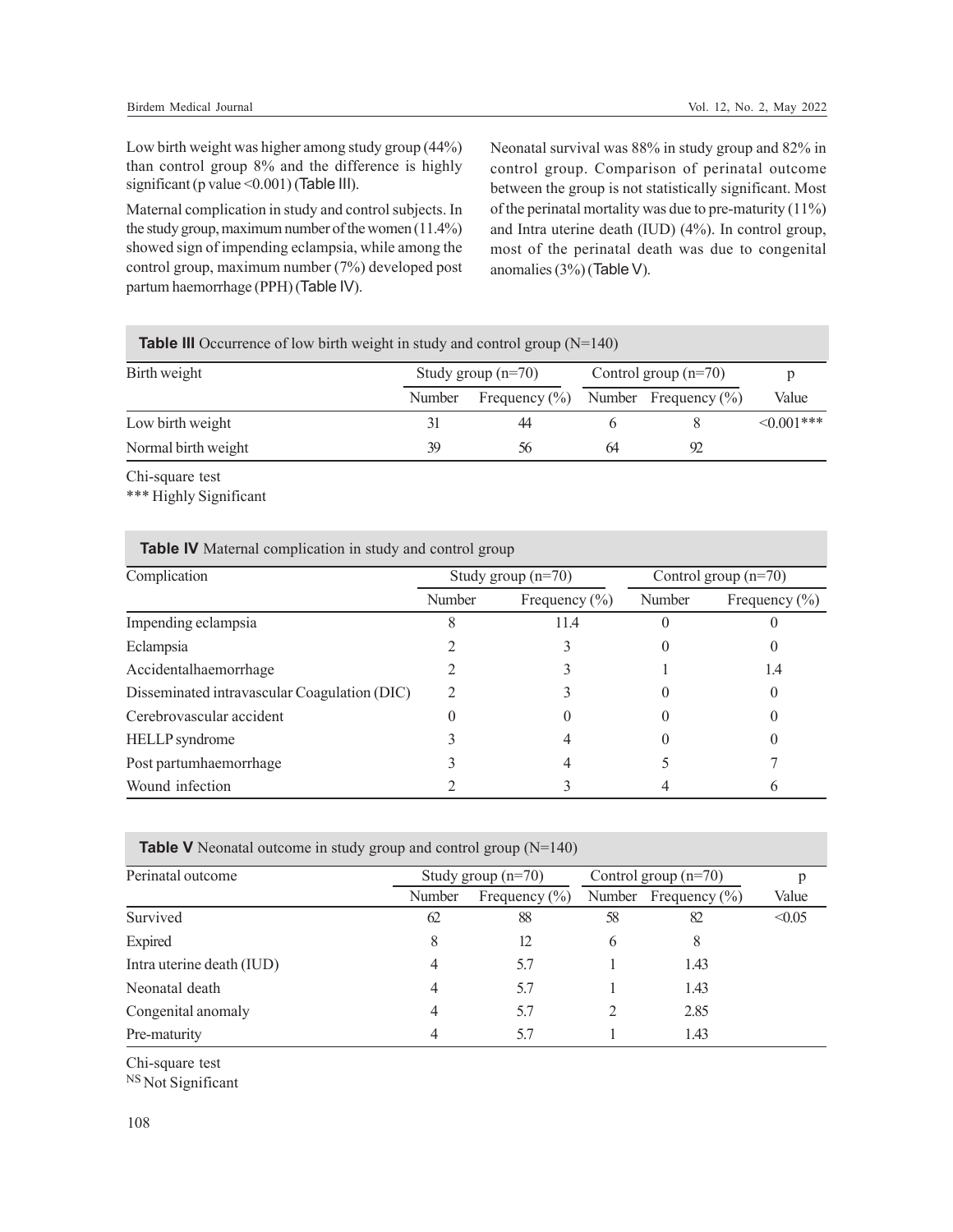| Morbidity                               | Study group $(n=70)$ |                   | Control group $(n=70)$ |                   |
|-----------------------------------------|----------------------|-------------------|------------------------|-------------------|
|                                         | Number               | Frequency $(\% )$ | Number                 | Frequency $(\% )$ |
| Low birth weight (LBW)                  | 31                   | 44                |                        | 12                |
| Intra uterine growth restriction (IUGR) | 8                    | 11.4              |                        | 1.4               |
| Birth asphyxia                          | 8                    | 11.4              |                        | 4                 |
| Respiratory distress syndrome (RDS)     |                      | 10                |                        | 4                 |
| Hyperbilirubinaemia                     | 22                   | 31                | 8                      | 11.4              |
| Hypoglycaemia                           | 15                   | 21.4              | 10                     | 14                |
| Septicaemia                             |                      | 4.2               | 0                      | $\theta$          |
| Congenital anomaly                      |                      | 6                 |                        |                   |

**Table VI** Perinatal morbidity in study and control subjects (N=140)

In this study group 44% neonate were low birth weight (LBW) and in control it was 12% both hyperbilirubinaemia 34% and hypoglycaemia (21.4%) were more in study group than controls (11.4% and 14% respectively) (Table VI).

## **DISCUSSION**

The rate of preeclampsia increases significantly with the increasing severity of gestational diabetes. Both preeclampsia and gestational diabetes mellitus contribute to a number of maternal and fetal complications.In this study a higher proportion of women with both GDM and preeclampsia delivered by LUCS when compared to the group having only GDM (84% vs 76%). The higher rate was mostly due to increased rate of maternal and fetal complications. In a study done by Jesminet al.<sup>6</sup> similar findings were revealed where the rate of LUCS was 80% vs 66.7%.

Gestational diabetic women with preeclampsia have a significant higher rate of preterm deliveries. In this study the rate of preterm (<37 week gestation) delivery was 55% which is similar to Sibaiet al.<sup>7</sup> (57%) and slightly lower than Jesmin et al.<sup>6</sup> which was 64%. In GDM without preeclampsia (control) preterm delivery was 44% and according to Sibaiet al.<sup>7</sup> it was 27.4 percent.

Mother with preeclampsia usually have low birth weight babies. In this study among control subjects, 8% have low birth weight babies which is almost similar to Shefaliet al.<sup>8</sup> (10.25%) and in study subjects the rate was 44%. The higher incidence among study group may be, in part, result of more preterm birth or shortened

gestational duration because early delivery is consequence of preeclampsia.

Congenital anomalies occurred in the babies of study group in 6% and in control group in 3% which is almost similar to the findings by Jesmin et al.  $6(6.6\%)$ .

In the present study, perinatal mortality rate was 12% in study group and 8% in control group, which is lower than the findings of Khatunet al. $9(14.29%)$  and Jesmin et al. $6(13.2\%)$ . The higher rate in study group was due to increased incidence of IUD and prematurity.

## **Conclusion**

Rate of prematurity that is preterm delivery and low birth weight baby is significantly higher among preeclampsia with GDM in comparison to patients with GDM only. The maternal mortality is decreasing, but the perinatal mortality still remains very high (7-10%) even in the developed countries. As preeclampsia contributes to the high mortality and morbidity of both mothers and neonates in our country proper antenatal care must be given to all pregnant women to prevent and screen for preeclampsia. Measures should be taken to control this deadly condition through behavioral change communication (BCC) regarding antenatal care, danger signs, delivery plan etc., involving both public and private sectors.

#### **Limitations**

There are some facts to be considered which might affect results.

• The study was conducted with small sample size. So, it may not be adequate to represent the whole population.